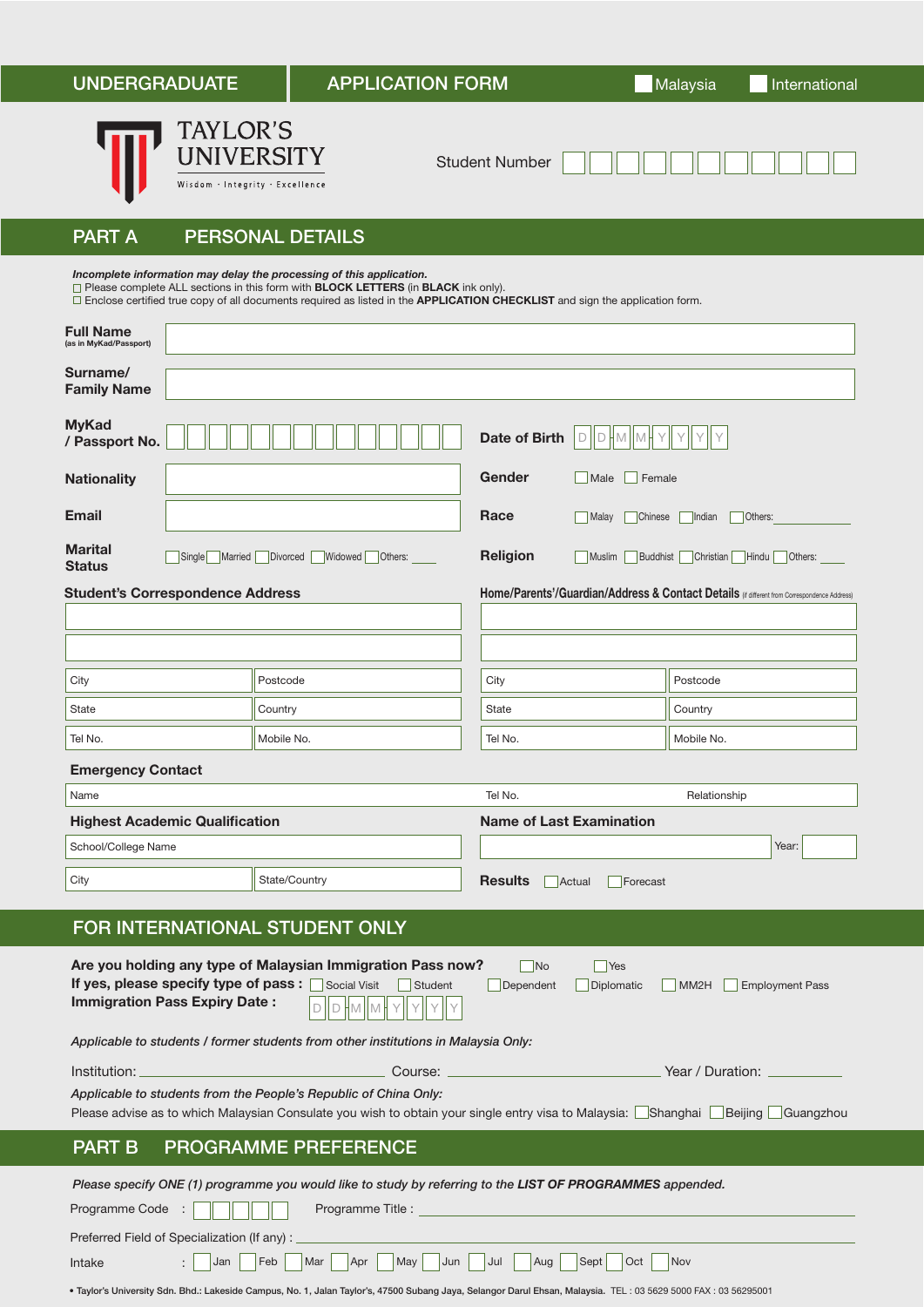# PART C SPECIAL CIRCUMSTANCES

## Do you have any disability, impairment or long-term medical condition which may affect your studies?

Yes - If yes, please provide us with more details in order for us to assist you during your studies at Taylor's (approval must be obtained before registration). No

Na

## PART D DECLARATION AND SIGNATURE

#### ACKNOWLEDGEMENT AND AGREEMENT

Student and Parent/Guardian acknowledge that prior to signing this form, Student and Parent/Guardian have obtained independent legal advice and satised themselves that they understand the nature and extent of the rights and obligations under this Terms And Conditions Governing Enrolment And Admission including the refund policies and consequences if Student and Parent/Guardian do not comply with the terms and conditions of this Contract.

I have read and I fully understand the policies, terms and conditions governing enrolment, admission, refund of fees and the nature and effects thereof listed in this form. I hereby expressly confirm my agreement thereto.

I further undertake to perform all such obligations and/or comply with all terms and conditions set out in this form on my part to be performed or complied with, particularly but not limited to payment of all monies payable. I agree that any offer of placement is conditional on the accuracy of the information provided by me and upon my meeting the minimum pre-requisite results to enter such programme.

I consent to the processing by the University of personal data (including sensitive personal data as defined in the Personal Data Protection Act 2010) about me for the proper<br>purposes of these institutions within Taylor's Education Group in support of this application on the understanding that it may be used for all purposes as listed in the Student handbook and the policies and procedures governing privacy laws within Taylor's University.

I further confirm and consent to the use by Taylor's, without charge, my personal information in any publicity and / or promotional exercise within Taylor's Education Group including without limitation photographs/ images or recordings, the publishing of examination results, the award of a prize or scholarship, any achievement, academic or otherwise. I hereby authorise Taylor's to release such relevant information to the Taylor's Alumni Association, Career Enhancement department and any external bodies as required.

I certify that the information provided in this application form is correct and complete.

| <b>Signature of Applicant</b> |                |
|-------------------------------|----------------|
| <b>Name of Applicant</b>      |                |
| Date                          | DD / MM / YYYY |

#### DECLARATION BY PARENT/GUARDIAN/SPONSOR

I hereby agree to pay all fees due on the dates stipulated by the University. I also understand and agree that if I default in paying the fees, the University has the right to bar my child/ward from attending classes, including deregistration. I have also read and understood the Conditions of Enrolment and agree to the terms as laid out. I further consent to the use by Taylor's, without charge, my child/ward(s) personal information (including photographs or images or recordings of the student) in any publicity and / or promotional exercise within Taylor's Education Group. I hereby apply for his / her admission to Taylor's University as a full-time student and I undertake to pay the full cost of this programme until complete.

| Name of Parent<br>(as in MyKad/Passport) |  |
|------------------------------------------|--|
| <b>MyKad/Passport No.</b>                |  |
| <b>Relationship</b>                      |  |
| <b>Occupation</b>                        |  |
| Company                                  |  |
| To be filled by guardian/sponsor* only   |  |
| Name                                     |  |

| Name                 |            |
|----------------------|------------|
| Address              |            |
| City                 | Postcode   |
| <b>State</b>         | Country    |
| Tel No.              | Mobile No. |
| E-mail               |            |
| Signature of Parent/ |            |

# Guardian/Sponsor\*

DD / MM / YYYY

*\* Whichever is applicable*

**Date** 

## For Office Use Only

## Conditions of Enrolment

| <b>Conditional Offer</b>                                                              |                                      | <b>Full Offer</b>                                                                     |  |  |
|---------------------------------------------------------------------------------------|--------------------------------------|---------------------------------------------------------------------------------------|--|--|
| Conditions:                                                                           |                                      |                                                                                       |  |  |
| Minimum of 3/5 credits in the SPM/GCE 'O' Level Examination (whichever is applicable) |                                      |                                                                                       |  |  |
| (grade) in the SPM/GCE 'O' Level Examination in<br>(subject)                          |                                      |                                                                                       |  |  |
|                                                                                       |                                      | Minimum mark of 50% in the following subject(s) in first semester/term examination __ |  |  |
|                                                                                       |                                      |                                                                                       |  |  |
| Exemption(s)                                                                          | Please attach approval of form/email | DD / MM / YYYY                                                                        |  |  |
| Enrolled By (Name)                                                                    |                                      | DD / MM / YY                                                                          |  |  |
| CMS Enrolled By                                                                       |                                      | DD / MM / YY                                                                          |  |  |
| <b>Authorized Approval</b><br>(For Special Case)                                      |                                      | DD / MM /                                                                             |  |  |

| <b>Full Offer</b>                                                                    | Appointed Representative's Stamp |
|--------------------------------------------------------------------------------------|----------------------------------|
| O' Level Examination (whichever is applicable)<br><b>Examination in</b><br>(subject) |                                  |
| bject(s) in first semester/term examination _                                        |                                  |
| val of form/email<br>DD / MM / YYYY                                                  |                                  |
| DD / MM / YYYY                                                                       |                                  |
| DD / MM / YYYY<br>DD / MM / YYYY                                                     |                                  |
|                                                                                      |                                  |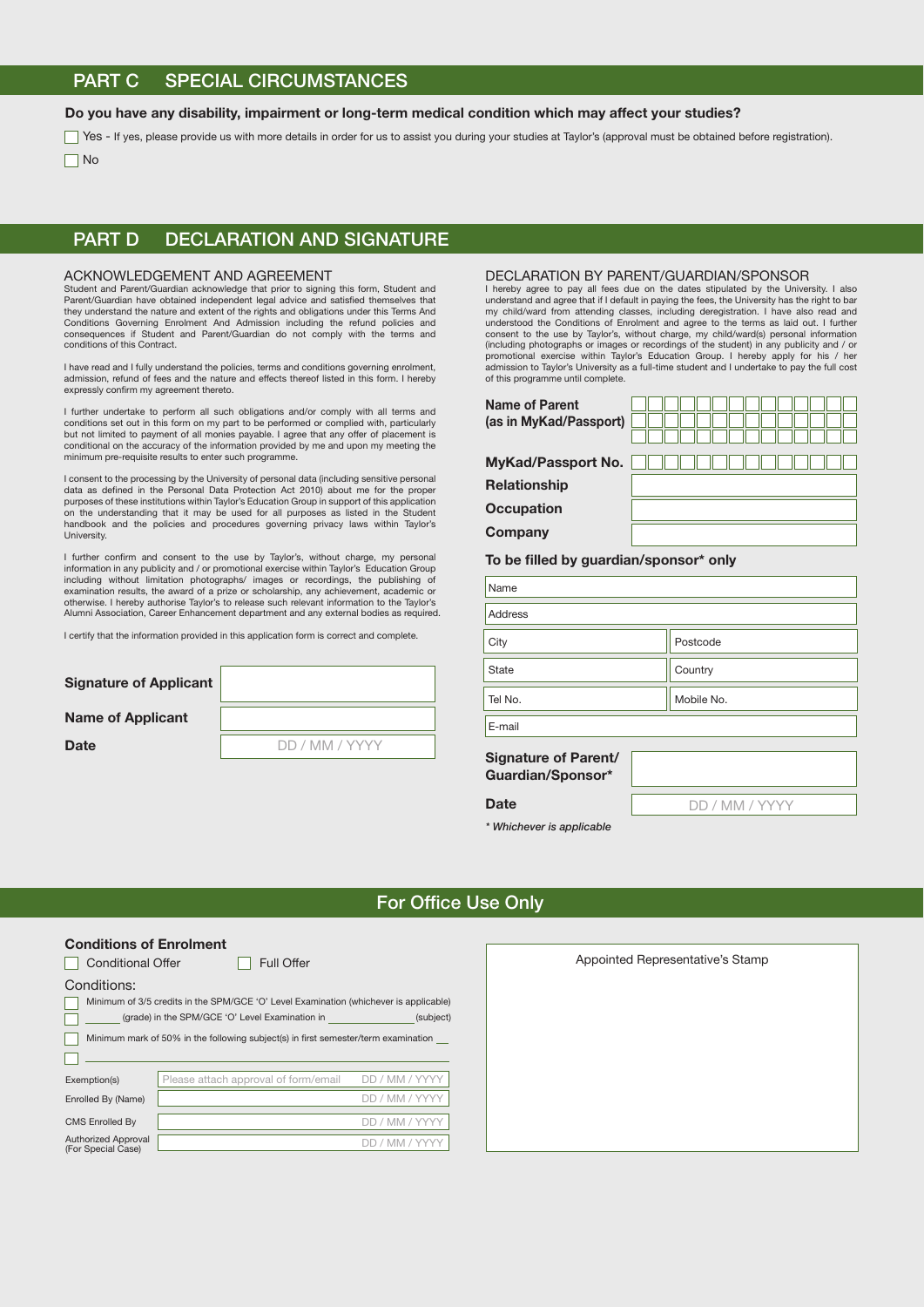# LIST OF PROGRAMMES

## **ACCA**

- 24000 ACCA Programme (FC)
- 24002 ACCA Programme Bridging Course (BC)
- 24001 ACCA Programme Intensive Revision Course (IRC)

#### AMERICAN DEGREE TRANSFER PROGRAM

## 05000 American Degree Transfer Program

*(\*\* Business, Liberal Arts, Engineering, Computer Science)*

## CENTRE FOR LANGUAGES

- 13022 IELTS Workshop<br>13004 Intensive English Intensive English 13083 Mandarin Course 13012 TOEFL Workshop 13050 MUET Workshop
- 13084 Malay Course
- 13070 French Course
- 13089 Spanish Course
- 13060 Japanese Course
- 13094 German Course

## SCHOOL OF ARCHITECTURE, BUILDING AND DESIGN

- 27000 Foundation in Natural & Built Environments
- *(\*\*Architecture, Quantity Surveying)* Bachelor of Science (Honours) in Architecture
- 23002 Bachelor of Quantity Surveying (Honours)
- 83001 Master of Architecture
- 

## SCHOOL OF BIOSCIENCES

- 36200 Bachelor of Biomedical Science (Honours)
- 36100 Bachelor of Biotechnology (Honours)
- 36000 Bachelor of Science (Honours)
	- (Food Science with Nutrition)

## SCHOOL OF COMMUNICATION

- 09030 Diploma in Communication
- 09050 Foundation in Communication
- 37000 Bachelor of Mass Communication (Honours)
- (Advertising)<br>37001 Bachelor of I Bachelor of Mass Communication (Honours) (Public Relations)
- 37002 Bachelor of Mass Communication (Honours) (Broadcasting)
- 37003 Bachelor of Mass Communication (Honours) (Public Relations & Marketing)
- 37004 Bachelor of Mass Communication (Honours) (Public Relations & Event Management)

## SCHOOL OF COMPUTING

- 15003 Diploma in Information Technology
- 15004 Foundation in Computing
- 15008 Bachelor of Software Engineering (Honours) 15009 Bachelor of Computer Science (Honours) (Computer Security & Forensics) Bachelor of Information Technology (Honours) (Internet Technologies)\* Bachelor of Computer Science (Honours)\*

## SCHOOL OF EDUCATION

- 39000 Diploma in Education (Primary Education)
- 38000 Bachelor of Education (Primary Education) (Honours)

## SCHOOL OF ENGINEERING

- 87000 Foundation in Engineering
- 07015 Bachelor of Engineering (Honours) Chemical Engineering
- 07016 Bachelor of Engineering (Honours) Electrical & Electronic Engineering
- 07017 Bachelor of Engineering (Honours) Mechanical Engineering

## SCHOOL OF HOSPITALITY, TOURISM AND CULINARY ARTS

- 30003 Diploma In Culinary Arts
- 30000 Diploma in Hotel Management
- 30010 Diploma in Tourism Management
- 30042 Advanced Diploma in Patisserie & Gastronomic Cuisine
- Bachelor of Culinary Arts and Foodservice Management (Honours)<br>T0002 Bachelor
- Bachelor of International Hospitality Management (Honours)
- 70004 Bachelor of International Tourism Management (Honours) (Events Management)
- 70005 Bachelor of International Tourism Management (Honours) (Travel & Recreation Management)
- 70006 Bachelor of Science (Honours) (Culinology)

## TAYLOR'S BUSINESS SCHOOL

- 28000 Diploma in Business<br>08010 Foundation in Busine
- Foundation in Business
- 34001 Bachelor of Business (Honours) (Business Administration)
- 34004 Bachelor of Business (Honours) (Human Resource Management)
- 34002 Bachelor of Business (Honours) (International Business) 34003 Bachelor of Business (Honours)
- (International Business & Marketing)
- 34005 Bachelor of Business (Honours) Banking and Finance
- 34006 Bachelor of Business (Hons) Finance and Economics
- 18002 Bachelor of Arts (Honours) Accounting and Finance

## TAYLOR'S LAW SCHOOL

17002 Bachelor of Laws

#### THE DESIGN SCHOOL

- 29003 Diploma in Graphic Communication Design
- 29001 Diploma in Interior Design
- 29002 Diploma in Multimedia Design
- 29004 Foundation in Design
- *(\*\* Interior Architecture, Graphic Design, Multimedia Design)*
- 29006 Bachelor of Arts (Honours) in Graphic Communication Design
- 29007 Bachelor of Arts (Honours) in Interactive Multimedia Design
- 29005 Bachelor of Arts (Honours) Interior Architecture

## SCHOOL OF MEDICINE

- 04000 Foundation in Science *( \*\* Biomedical Sciences, Biotechnology, Culinology,* 
	- *Food Science, Medicine, Pharmacy)*
- 33001 Bachelor of Medicine, Bachelor of Surgery (MBBS)

#### SCHOOL OF PHARMACY

- 31001 Bachelor of Pharmacy (Honours)
- 31000 Master of Pharmacy (MPharm) in collaboration 2+2 with Cardiff University, United Kingdom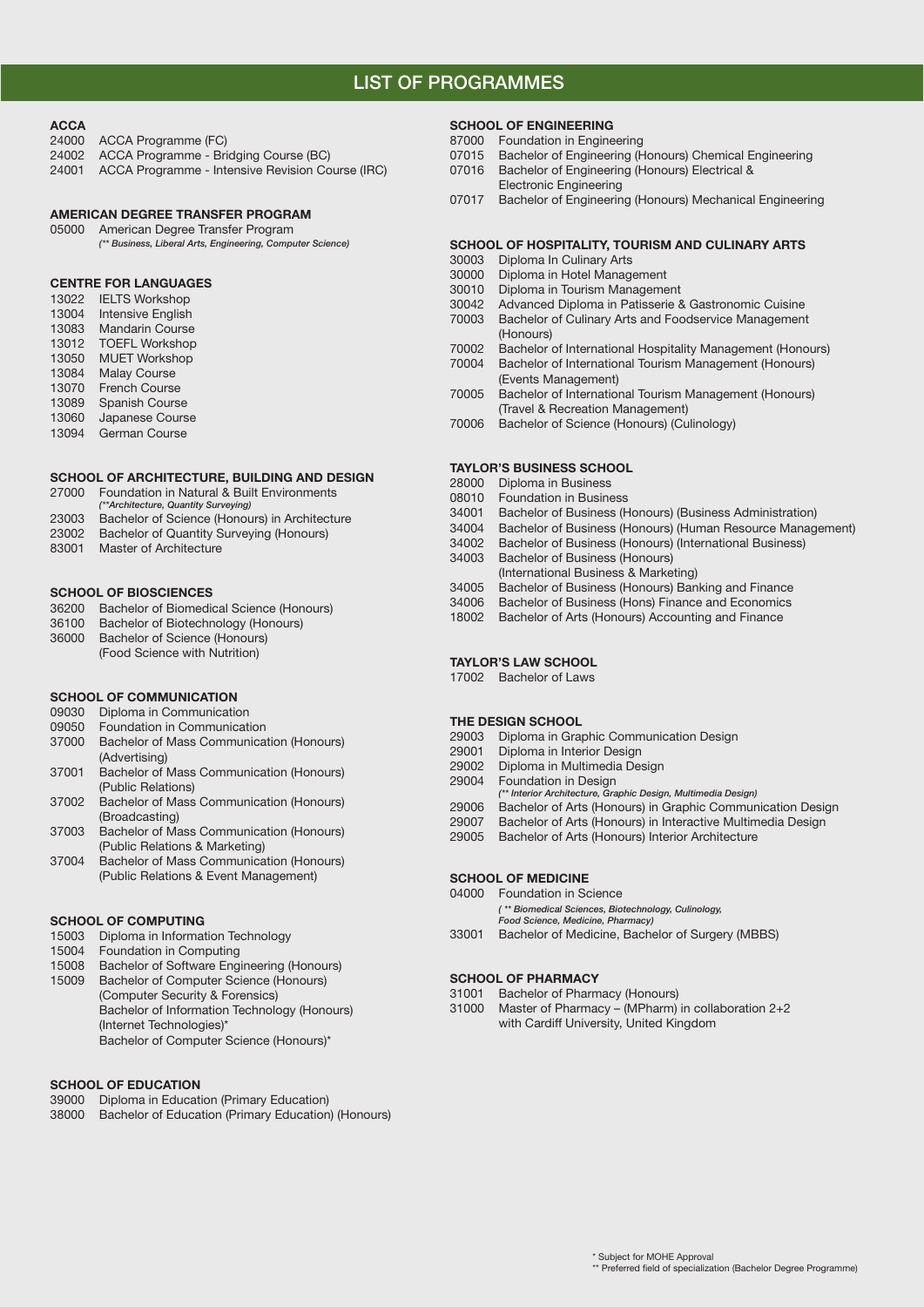# **APPLICATION CHECKLIST**<br>(√) (OUTSTANDING DOCUMENTS)

| Please submit the outstanding documents to the Centralised Scanning Unit (CSU)<br>(NOTE: Academic records MUST be submitted WITH this application. Authenticated originals or certified true copies are required.<br>IF the original documents are issued in a language other than English, a certified English translation must also be submitted.)                                              |                                                                                                                                                                                                                                                                                                            |
|---------------------------------------------------------------------------------------------------------------------------------------------------------------------------------------------------------------------------------------------------------------------------------------------------------------------------------------------------------------------------------------------------|------------------------------------------------------------------------------------------------------------------------------------------------------------------------------------------------------------------------------------------------------------------------------------------------------------|
| 1. Malaysia Applicants:                                                                                                                                                                                                                                                                                                                                                                           | 2. International Applicants:                                                                                                                                                                                                                                                                               |
| $\Box$ Application Form<br>$\Box$ 1 x MyKad<br>□ 1 x Actual / Forecast of SPM / O Levels / Equivalent<br>$\Box$ First Semester Payment<br>$\Box$ Certified Medical Statement (For Part C only)                                                                                                                                                                                                    | $\Box$ Application Form<br>1 x Actual / O Levels / Equivalent<br>First Semester Payment<br>□ Certified Medical Statement (For Part C only)<br>3 x Passport Photocopy (ALL PAGES)<br>$\Box$ 6 x Passport Size Photographs (Blue Background)<br>$-3.5cm(w) \times 5cm(h)$                                    |
| 3. Additional Documents for Engineering/Computing/Law/Business/Communication/Hospitality & Tourism/Biosciences                                                                                                                                                                                                                                                                                    |                                                                                                                                                                                                                                                                                                            |
| $\Box$ 1 x Actual / Forecast of Diploma / Foundation / Pre-U transcript<br>$\Box$ 1 x Certificate / Letter of Completion<br>$\Box$ 1 x IELTS / TOEFL<br>□ For Diploma Applicant, attach Course Syllabus / Subject Description                                                                                                                                                                     |                                                                                                                                                                                                                                                                                                            |
| 4. Additional Documents for Architecture                                                                                                                                                                                                                                                                                                                                                          |                                                                                                                                                                                                                                                                                                            |
| <b>Degree</b><br><b>PAM Registration Form</b><br>□ SABD Aptitude Assessment<br>$\Box$ 2 x Passport size photographs<br>$\Box$ 1 x Actual / Forecast of Diploma / Foundation / Pre-U transcript<br>$\Box$ 1 x Certificate / Letter of Completion<br>$\Box$ 1 x IELTS / TOEFL<br>□ For Diploma Applicant, attach Course Syllabus / Subject Description<br>$\Box$ Portfolio<br>$\Box$ Processing Fee | <b>Master</b><br>□ 1 x Actual / Forecast of Diploma / Foundation /<br>Pre-U transcript<br>□ 1 x Certificate / Letter of Completion<br>For Diploma Applicant, attach Course Syllabus /<br><b>Subject Description</b><br>$\Box$ Portfolio<br>□ Personal Statement<br><b>Processing Fee</b><br>Interview Form |
| 5. Additional Documents for Quantity Surveying Degree                                                                                                                                                                                                                                                                                                                                             |                                                                                                                                                                                                                                                                                                            |
| $\Box$ RICS Registration Form<br>□ SABD Aptitude Assessment<br>□ 1 x Actual / Forecast of Diploma / Foundation / Pre-U transcript<br>$\Box$ 1 x Certificate / Letter of Completion<br>$\Box$ 1 x IELTS / TOEFL<br>$\Box$ For Diploma Applicant, attach Course Syllabus / Subject Description                                                                                                      |                                                                                                                                                                                                                                                                                                            |
| 6. Additional Documents for Design Courses                                                                                                                                                                                                                                                                                                                                                        |                                                                                                                                                                                                                                                                                                            |
| $\Box$ 1 x Test of Visual Aptitude (TVA)<br>□ 1 x Actual / Forecast of Diploma / Foundation / Pre-U transcript<br>$\Box$ 1 x Certificate / Letter of Completion<br>$\Box$ For Diploma Applicant, attach Course Syllabus / Subject Description                                                                                                                                                     |                                                                                                                                                                                                                                                                                                            |
| 7. Additional Documents for ACCA                                                                                                                                                                                                                                                                                                                                                                  |                                                                                                                                                                                                                                                                                                            |
| $\Box$ 1 x Passport size photograph<br>$\Box$ 1 x ACCA student's card (Front & Back)<br>$\Box$ 1 x Copy of all Educational Certificates & Transcripts from High School onwards                                                                                                                                                                                                                    |                                                                                                                                                                                                                                                                                                            |
| 8. Additional Documents for Medicine / Pharmacy                                                                                                                                                                                                                                                                                                                                                   |                                                                                                                                                                                                                                                                                                            |
| Interview Form<br>$\Box$ Health Examination Report (Medicine Only)<br>$\Box$ Referral Letter (Pharmacy Only)<br>□ 1 x Actual / Forecast of Diploma / Foundation / Pre-U transcript<br>□ 1 x Certificate / Letter of Completion<br>□ For Diploma Applicant, attach Course Syllabus / Subject Description<br><b>Processing Fee</b>                                                                  |                                                                                                                                                                                                                                                                                                            |
| 9. Additional Documents for Education                                                                                                                                                                                                                                                                                                                                                             |                                                                                                                                                                                                                                                                                                            |
| □ 1 x Actual / Forecast of Diploma / Foundation / Pre-U transcript<br>□ 1 x Certificate / Letter of Completion<br>□ For Diploma Applicant, attach Course Syllabus / Subject Description<br>$\Box$ Portfolio<br>$\Box$ Personal Statement<br>$\Box$ Processing Fee<br>□ Interview Form<br>$\Box$ 1 x IELTS / TOEFL                                                                                 |                                                                                                                                                                                                                                                                                                            |
| 10. If you are an International Applicant and if you are transferring from other Institutions:                                                                                                                                                                                                                                                                                                    |                                                                                                                                                                                                                                                                                                            |
| Please ensure ALL documents mentioned below are signed by the                                                                                                                                                                                                                                                                                                                                     |                                                                                                                                                                                                                                                                                                            |

Chief Executive / authorized signatory of the previous college / university.

Release Letter

□ Attendance Report

1 x all academic qualifications (high school/secondary school)

1 x academic results obtained from the previous college / university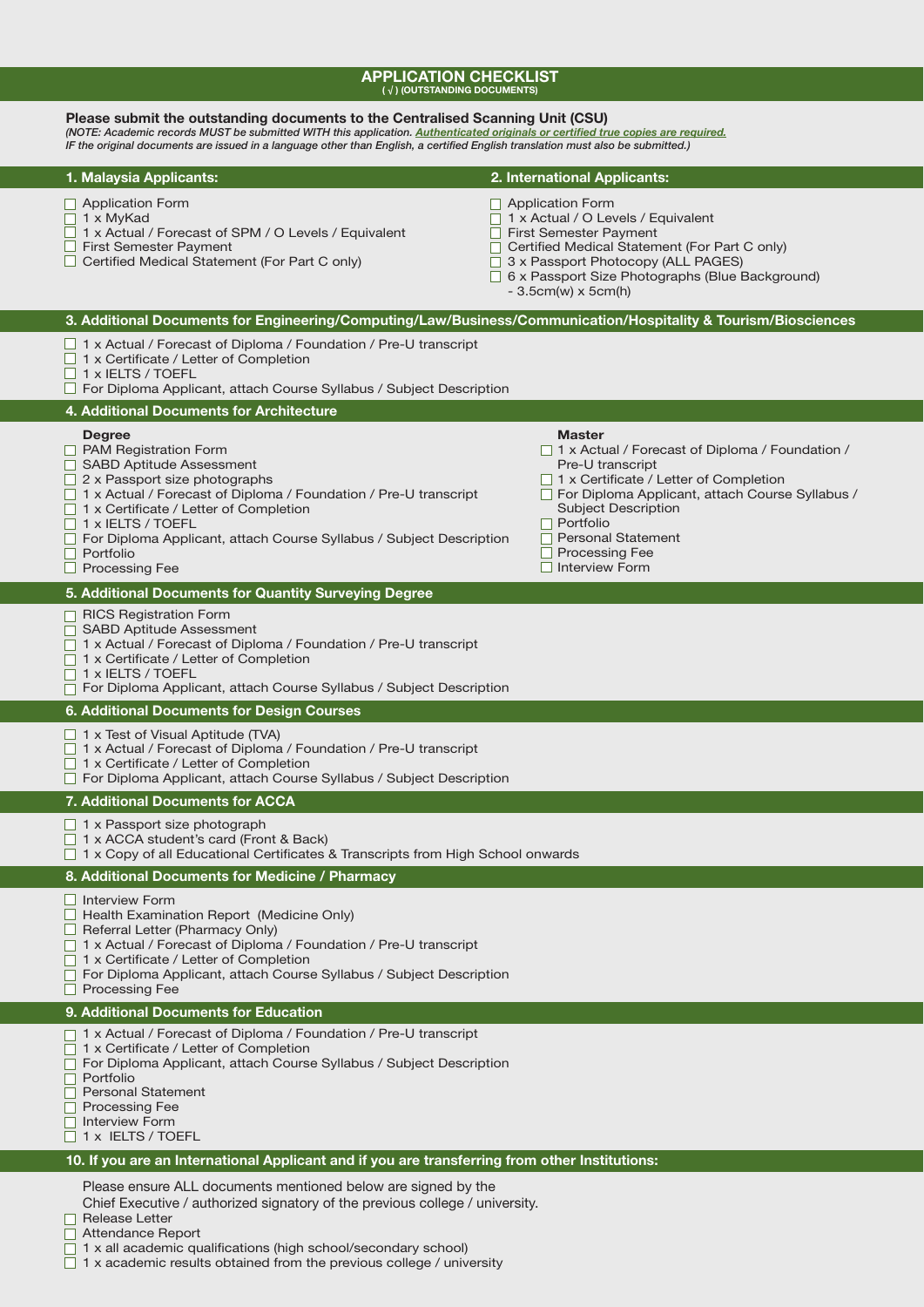|                                                                    |                          |                                           | <b>FOR OFFICE USE ONLY</b>                                                                   |                                                                                                    |                                                                                  |
|--------------------------------------------------------------------|--------------------------|-------------------------------------------|----------------------------------------------------------------------------------------------|----------------------------------------------------------------------------------------------------|----------------------------------------------------------------------------------|
| PROGRAMME ENTRY PRE-EVALUATION CHECKLIST                           |                          |                                           |                                                                                              | <b>Foundation / Diploma</b>                                                                        | <b>Bachelor Degree</b>                                                           |
| <b>Full Name</b><br>(as in IC/Passport)                            |                          |                                           |                                                                                              |                                                                                                    |                                                                                  |
| Programme                                                          |                          |                                           |                                                                                              |                                                                                                    |                                                                                  |
| A. Secondary School / High School Pass                             |                          |                                           |                                                                                              |                                                                                                    |                                                                                  |
| Pass SPM (Pass BM)<br>Pass O Levels<br>$\Box$ Others: $\Box$       | <b>OR</b><br><b>OR</b>   |                                           |                                                                                              |                                                                                                    |                                                                                  |
| SPM : Actual / Forecast                                            |                          |                                           |                                                                                              |                                                                                                    |                                                                                  |
| Subject Pre-requisite: Figlish                                     | Mathematic<br>$\Box$ BM  | Grade<br>Grade<br>Grade                   | $\Box$ Biology<br>$\Box$ Physics<br>$\Box$ Chemistry<br>$\Box$ Add Maths<br>$\Box$ Technical | Grade ___________<br>Grade ____________<br>Grade ____________<br>Grade ___________<br>Grade ______ | $\Box$ Grade $\Box$                                                              |
| Meet Subject Pre-requisite: 7 Yes 7 No 7 Not Applicable            |                          |                                           |                                                                                              |                                                                                                    | $\Box$ Verified by Authorised Signatory                                          |
| <b>B. Pre University</b>                                           |                          |                                           |                                                                                              |                                                                                                    |                                                                                  |
| STPM CPU ALEVELS                                                   |                          |                                           | $\square$ UEC $\_\_$                                                                         | $\Box$ SAM / AUSMAT                                                                                | $\Box$ Others: $\Box$                                                            |
| $\Box$ Foundation $\Box$                                           |                          |                                           |                                                                                              |                                                                                                    |                                                                                  |
| Meet overall grades requirement: Yes no                            |                          |                                           |                                                                                              |                                                                                                    |                                                                                  |
| Subject Pre-requisite: Figlish                                     | $\Box$ Mathematic        | Grade<br>Grade                            | $\Box$ Biology<br>$\Box$ Physics                                                             | Grade $\qquad \qquad \Box$<br>Grade ____________                                                   | Grade __                                                                         |
|                                                                    |                          |                                           | Chemistry                                                                                    | Grade ____________                                                                                 |                                                                                  |
|                                                                    |                          |                                           | $\Box$ Add Maths                                                                             | Grade _______                                                                                      |                                                                                  |
|                                                                    |                          |                                           | $\Box$ Technical                                                                             | Grade __________                                                                                   |                                                                                  |
| Meet Subject Pre-requisite: Ves No Not Applicable                  |                          |                                           |                                                                                              |                                                                                                    | $\Box$ Verified by Authorised Signatory                                          |
| C. Other Higher Education Qualification                            |                          |                                           |                                                                                              |                                                                                                    |                                                                                  |
|                                                                    |                          |                                           |                                                                                              |                                                                                                    |                                                                                  |
| $\Box$ Qualification<br>$\ddot{\phantom{a}}$<br>$\Box$ Grades<br>÷ |                          |                                           |                                                                                              |                                                                                                    | Exemptions:<br>$\Box$ No<br>$ $ Yes                                              |
| Meet overall grades requirement: Yes not                           |                          |                                           |                                                                                              |                                                                                                    |                                                                                  |
|                                                                    |                          |                                           |                                                                                              |                                                                                                    | $\Box$ Verified by Authorised Signatory                                          |
| $\Box$ Other Requirements:<br><b>D. English Qualification</b>      |                          |                                           |                                                                                              |                                                                                                    |                                                                                  |
| $\Box$ IELTS $\Box$ TOEFL $\Box$ $\Box$ IEN $\Box$ Others:         |                          |                                           | $\Box$ Date of Test:                                                                         |                                                                                                    |                                                                                  |
|                                                                    |                          |                                           |                                                                                              |                                                                                                    |                                                                                  |
| Meet overall grades requirement: Yes No                            |                          |                                           |                                                                                              |                                                                                                    | $\Box$ Verified by Authorised Signatory                                          |
| E. Others:<br>$\Box$ Portfolio                                     | SABD Aptitude Assessment |                                           |                                                                                              |                                                                                                    |                                                                                  |
|                                                                    |                          |                                           | □ Dschool Test of Visual Aptitude                                                            |                                                                                                    | $\Box$ Verified by Authorised Signatory                                          |
| F. Compulsory Doc:                                                 |                          |                                           |                                                                                              |                                                                                                    |                                                                                  |
| $\Box$ Bahasa Kebangsaan A                                         | Malaysian Studies        | Moral Education                           |                                                                                              | $\Box$ Islamic Studies<br>$\Box$ Others:                                                           |                                                                                  |
| $\Box$ Exit Certificate                                            | Letter of Completion     |                                           |                                                                                              |                                                                                                    | Verified by Authorised Signatory                                                 |
| G. Recommendation / Remark:                                        |                          |                                           |                                                                                              |                                                                                                    |                                                                                  |
|                                                                    |                          |                                           |                                                                                              |                                                                                                    |                                                                                  |
| $\Box$ Approve<br>$\Box$ Conditional Offer<br>$\Box$ Full Offer    | $\Box$ Reject            | □ Interview Required (Date & Time : _____ |                                                                                              |                                                                                                    | Outcome: □ Approve<br>$\Box$ Reject                                              |
|                                                                    |                          |                                           |                                                                                              | For Admissions Committees Only:                                                                    |                                                                                  |
| Checked By                                                         |                          |                                           |                                                                                              |                                                                                                    | (Date:                                                                           |
| Verified By                                                        |                          |                                           |                                                                                              | Second Approval : ______________                                                                   | (Date:                                                                           |
| Approved By                                                        |                          |                                           |                                                                                              |                                                                                                    | Forth Approval : __________________________ (Date: _____________________________ |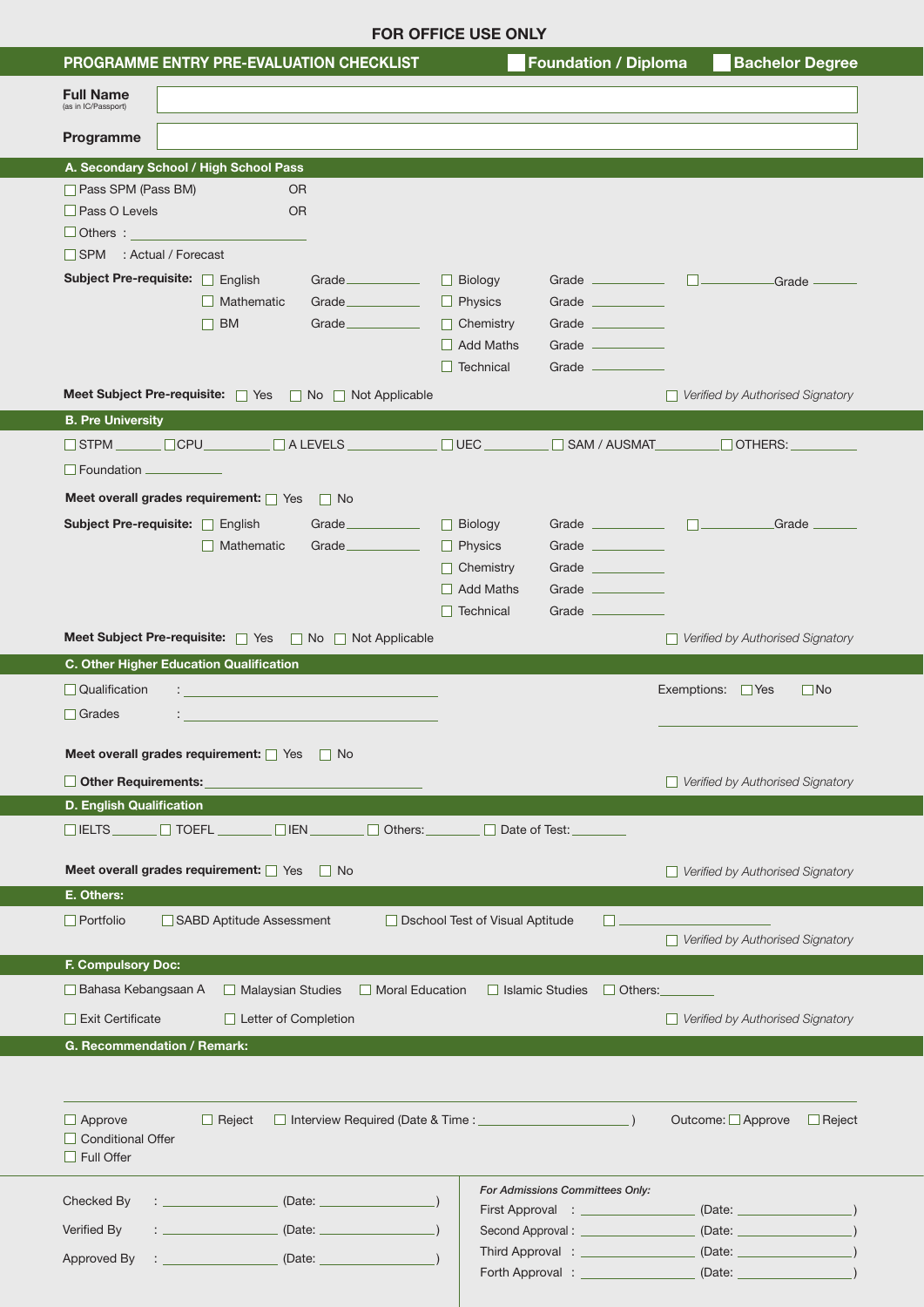# APPLICATION PROCEDURES

## STEP 1: CHOOSE YOUR PROGRAMME

- Please review the information in the prospectus and speak to our counselors for advice.
- Indicate the programme that you wish to apply for.
- Take a look at the intake dates and decide on your preferred intake.
- Kindly ensure that you adhere to the application deadlines.

## STEP 2: CHECK ENTRY REQUIREMENTS

- Please check the entry requirements to ensure that you fulfill the necessary criteria for the programme you wish to apply for.
- Applicants to the School of Architecture, Building & Design, School of Medicine and School of Pharmacy are subject to
- additional admission procedures and forms. You may check with our counselors / website for further details.
- All applicants applying for Undergraduate programmes must meet our English Language requirements.

## STEP 3: CHECK DOCUMENTATION REQUIREMENTS AND DEADLINES

- Compile all the required documents to apply for the programme.
- Kindly ensure that you check the deadlines for submission, and submit the documents on or before the mentioned date.

## STEP 4: SUBMIT APPLICATION FORM

- Please ensure that you fill up the Application Form completely and accurately.
- All applicants are required to pay a registration / processing fee.
- All international students are required to pay an additional International Student Charge.

## STEP 5: APPLY FOR SCHOLARSHIPS, BURSARIES & FINANCIAL AID

- Application for scholarships, bursaries and loans require separate applications.
- Please refer to the Scholarships, Bursaries & Financial Aid booklet to check if you are eligible to apply.
- To apply, follow the instructions in the booklet or speak to our counselors.

## STEP 6: APPLY FOR STUDENT RESIDENCES

- Applications for on-campus Student Residences require a separate application.
- Applicants interested in living on-campus have to apply through U Residences.

## STEP 7: CHECK STATUS OF YOUR VISA APPLICATION (FOR NON - MALAYSIANS)

- All international students who are applying to study at Taylor's University must apply for a student pass.
- Please consult an International Students Officer for more information.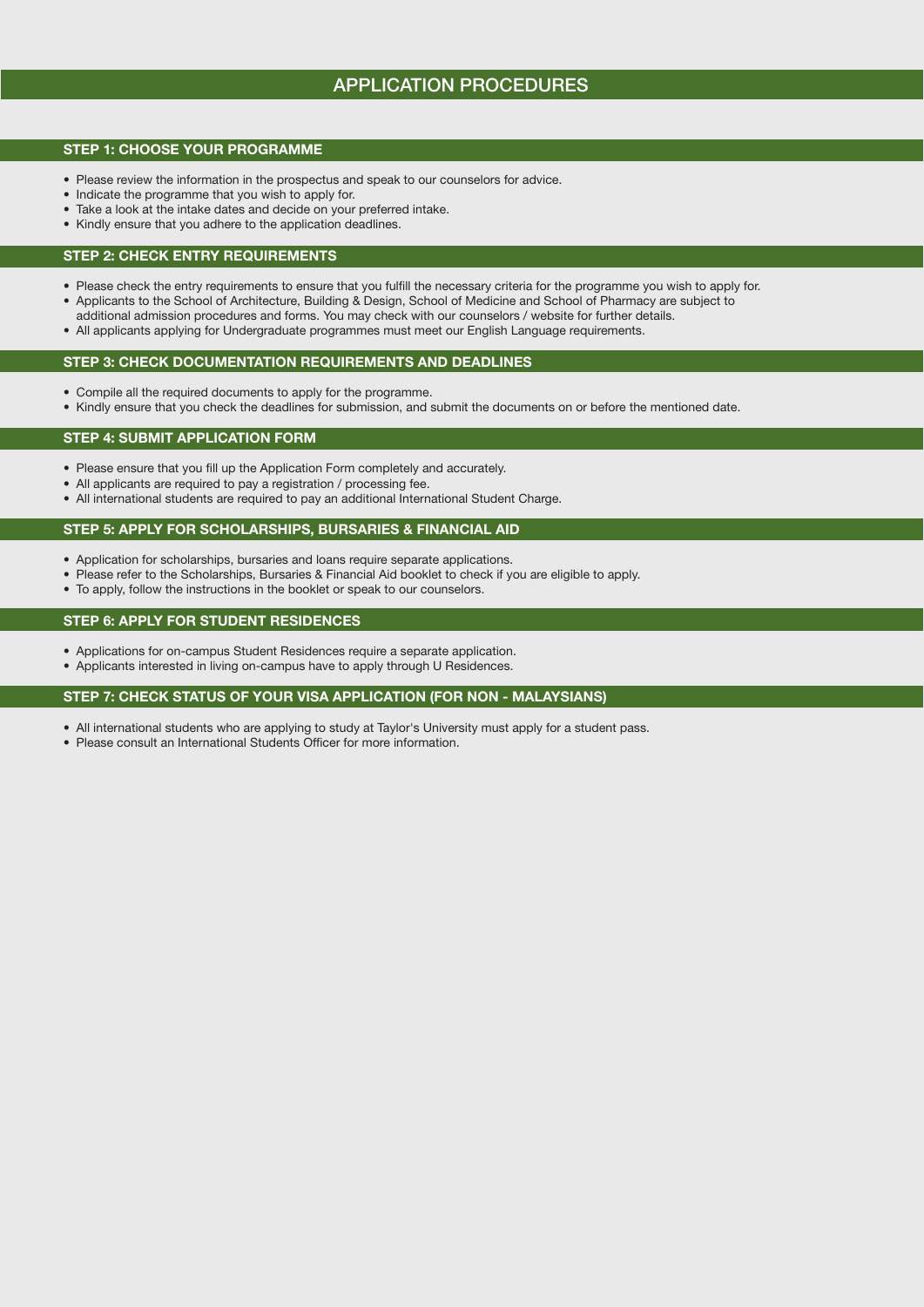# TERMS AND CONDITIONS GOVERNING ENROLMENT AND ADMISSION

#### Students are advised to read the policies and the terms and conditions governing the admission to Taylor's University ("Taylor's") and the student's continued enrolment as student of Taylor's, as set out below.

- 1. Fees payable for the academic year are set out in the Fee Schedule. Fees are being annually reviewed. (PLEASE NOTE the fees indicated on the current fee schedule may not be the fee applicable for subsequent semesters. For the avoidance of doubt, Taylor's reserves the right to revise the fee payable for any given year.)
- 2. All fees are payable in advance. Full settlement of first semester fees is required upon registration or \*by the commencement of the semester (\*not applicable to Medicine and Pharmacy programmes). For subsequent semesters, full settlement of fees must be made by the commencement of the semesters.
- 3. Payment of fees may be made by crossed cheque, telegraphic transfer or bank draft in favour of "Taylor's University Sdn. Bhd."
- 4. Fees paid are not refundable except in the circumstances set out in sub-paragraphs (b), (c), (d) and (e) below and PROVIDED that a request in writing for such refund is received by the Head of Programme. Any refund of fees or part thereof is subject to the following:
- a) The registration fee, processing fee, international student charge and international student registration
- fee are not refundable under any circumstances.<br>b) Subject to sub-paragraph (a) above, if a student withdraws from the programme before the<br>commencement of the semester, all fees paid may be refundable. An administration f be charged.
- c) Subject to sub-paragraph (a) above, if a student withdraws from the programme within the first two<br>weeks of the semester, an amount not exceeding 70% of all fees paid may be refundable. An<br>administration fee of RM500 wi
- d) Subject to sub-paragraph (a) above, if a student is conditionally accepted into the programme based<br>on forecast results but due to non-fulfilment of entry requirements upon official announcement of<br>examination results, number of weeks elapsing from semester commencement date to the official notification date and
- proportionate to the total number of weeks of the relevant semester.)<br>e) Subject to sub-paragraph (a) above, if a student withdraws from the programme due to unsuccessful<br>request for deferment of national service, the stud
- 5. Taylor's will issue any applicable refund under the name of the parent/guardian/sponsor as provided in Part D of this application form, unless otherwise advised by the student.
- 6. All refund shall be free of interest and Taylor's reserves the right to set-off the refundable amount against any outstanding fees or whatsoever payments due and owing to Taylor's.
- 7. All semester fees must be fully settled before or by the commencement of the semester. From Week 3 of the semester, Taylor's shall be entitled, but not bound to, take any necessary actions against students<br>with outstand reserves the right to withhold the release of all examination results, certificates and records of the student until the full settlement of fees is made. A late payment penalty of RM100 per week will be<br>imposed on any outstanding fees incurred commencing from Week 3. Student who still has outstanding<br>fees on the first day o
- 8. For inter-programme transfer cases (within Taylor's), an administration charge of RM200.00 will be imposed. This administration charge will be waived for the first time inter-programme transfer by the new<br>students only. The amount of fees transferable to the new programme is subject to the following:<br>a) If inter-program

## PART D DECLARATION AND SIGNATURE

#### ACKNOWLEDGEMENT AND AGREEMENT

Student and Parent/Guardian acknowledge that prior to signing this form, Student and Parent/Guardian have obtained independent legal advice and satisfied themselves that they understand the nature and extent of the rights and obligations under this Terms And Conditions Governing Enrolment And Admission including the refund policies and consequences if Student and Parent/Guardian do not comply with the terms and conditions of this Contract.

I have read and I fully understand the policies, terms and conditions governing enrolment, admission, refund of fees and the nature and effects thereof listed in this form. I hereby expressly confirm my agreement thereto.

I further undertake to perform all such obligations and/or comply with all terms and conditions set out in this form on my part to be performed or complied with, particularly but not limited to payment of all monies payable. I agree that any offer of placement is conditional on the accuracy of the information provided by me and upon my meeting the minimum pre-requisite results to enter such programme.

I consent to the processing by the University of personal data (including sensitive personal<br>data as defined in the Personal Data Protection Act 2010) about me for the proper purposes of these institutions within Taylor's Education Group in support of this application on the understanding that it may be used for all purposes as listed in the Student handbook and the policies and procedures governing privacy laws within Taylor's University.

I further confirm and consent to the use by Taylor's, without charge, my personal<br>information in any publicity and / or promotional exercise within Taylor's Education Group including without limitation photographs/ images or recordings, the publishing of examination results, the award of a prize or scholarship, any achievement, academic or otherwise. I hereby authorise Taylor's to release such relevant information to the Taylor's Alumni Association, Career Enhancement department and any external bodies as required.

I certify that the information provided in this application form is correct and complete.

| <b>Signature of Applicant</b> |                |
|-------------------------------|----------------|
| <b>Name of Applicant</b>      |                |
| <b>Date</b>                   | DD / MM / YYYY |

- b) If inter-programme transfer is carried out after the first month of the semester but before the
- mid-semester, only the registration fee and 50% of the tuition fee and the resource fee due and paid<br>will be transferable to the new programme.<br>c) If inter-programme transfer is carried out after the mid-semester, only the
- 9. In the event that a student is expelled or suspended from the programme or discontinues the programme due to any sort of misconduct or non-attainment of academic requirement, there shall be no refund of fees paid.
- 10. Students must abide and be bound by ALL applicable laws of Malaysia, all policies, procedures, rules and regulations of Taylor's (both existing and those coming into force in future); terms as set out in the<br>Student Handbook and the programme requirements as set out in the Programme Guide both of which<br>are made available hardcopy is available in the Library] for reference. On admission as a student of Taylor's, the student<br>agrees to be bound by such rules and regulations regardless whether the student has acquainted<br>themselves of such rule

#### 11. For progression, the following applies:

Foundation / Diploma Programmes<br>The completion of Foundation/Diploma Programmes at Taylor's does not give the student automatic<br>admission to a university, whether related to Taylor's or otherwise ("Transferee University).

- requirements.<br>Undergraduate Programmes<br>a) The admission of a student at a Transferee University may be subject to successful completion of<br>studies at Taylor's and the fulfilment of the terms, conditions and the entry requi the Transferee University. Admission to the Transferee University is not guaranteed and Taylor's makes NO WARRANTY express or implied whatsoever that on completion of the relevant programme(s) at Taylor's, a student shall be admitted or is otherwise admissible by a Transferee University.
- b) It is the responsibility of the student to fulfil the requirements of the immigration or other relevant<br>authorities of the country in which the Transferee University is subject.
- 12. The award of scholarships, bursaries, grants, waivers or nancial assistance is subject to the absolute discretion of Taylor's and / or the relevant Transferee University.
- 13. All references to "student" or "students", wherever relevant or applicable, shall include any parent or legal guardian of the student in the case the student has not attained the age of majority at the time of enrolment of the student.
- 14. Registration for any external examinations and all submission of payment due to external examining es such as but not limited to ACCA Global are the sole responsibility of students
- 15. FINANCIAL VERIFICATION (for International Students)

Taylor's University is required by the Malaysian Immigration to obtain verification of financial resources<br>for each international student as follows:

If you are supported by your government or a sponsoring agency, please attach an official copy of your<br>sponsorship award letter. This letter, in English or officially translated into English, must indicate in detail<br>which

#### DECLARATION BY PARENT/GUARDIAN/SPONSOR

I hereby agree to pay all fees due on the dates stipulated by the University. I also understand and agree that if I default in paying the fees, the University has the right to bar my child/ward from attending classes, including deregistration. I have also read and understood the Conditions of Enrolment and agree to the terms as laid out. I further consent to the use by Taylor's, without charge, my child/ward(s) personal information (including photographs or images or recordings of the student) in any publicity and / or promotional exercise within Taylor's Education Group. I hereby apply for his / her admission to Taylor's University as a full-time student and I undertake to pay the full cost of this programme until complete.

| <b>Name of Parent</b>                  |  |
|----------------------------------------|--|
| (as in MyKad/Passport)                 |  |
|                                        |  |
| <b>MyKad/Passport No.</b>              |  |
| <b>Relationship</b>                    |  |
| <b>Occupation</b>                      |  |
| <b>Company</b>                         |  |
| To ha filled by augustan/anoncent only |  |

#### To be filled by guardian/sponsor\* only

| Name         |            |
|--------------|------------|
| Address      |            |
| City         | Postcode   |
| <b>State</b> | Country    |
| Tel No.      | Mobile No. |
| E-mail       |            |

Signature of Parent/ Guardian/Sponsor\*

DD / MM / YYYY

*\* Whichever is applicable*

**Date**